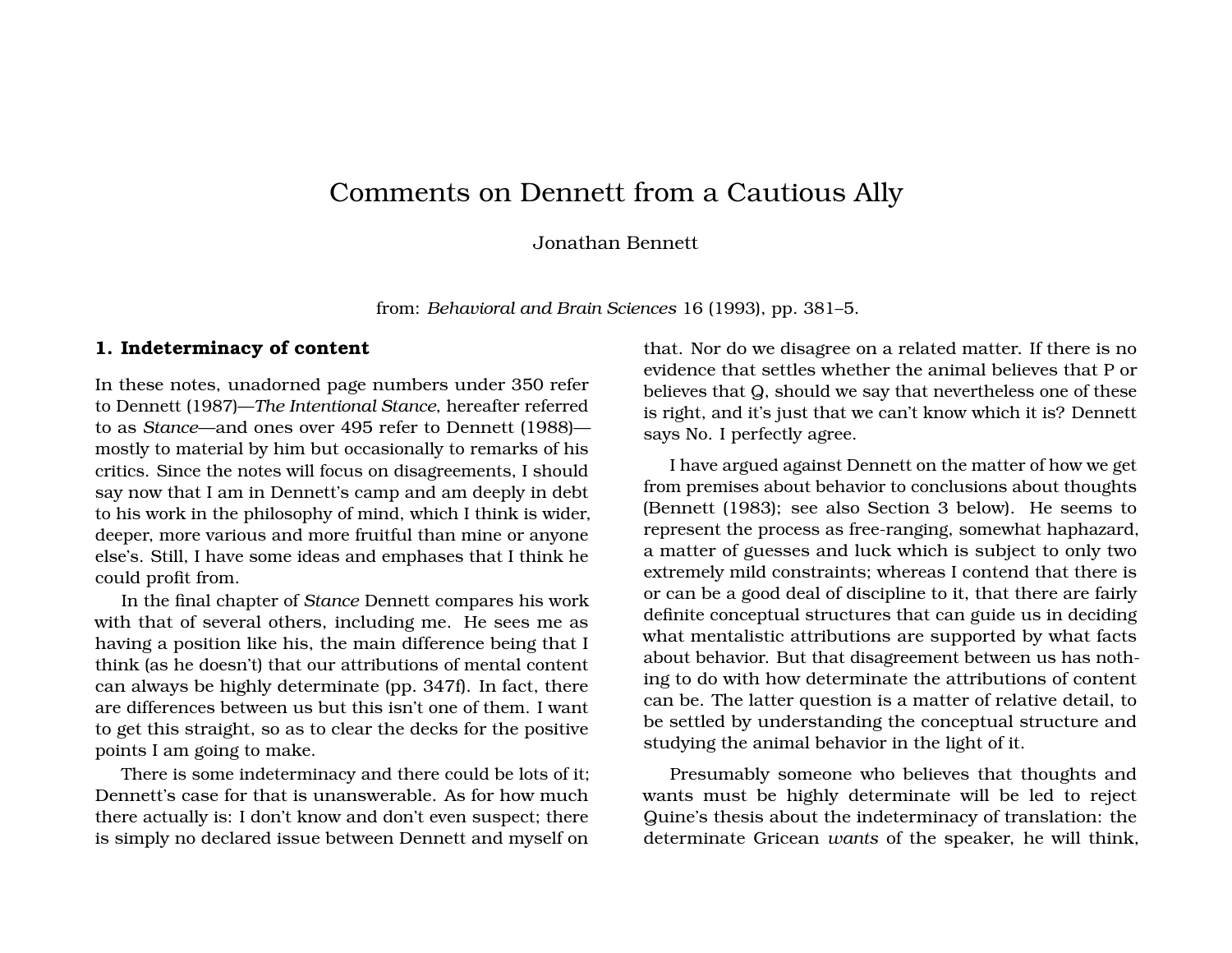must generate a determinate answer to the question 'What did he mean by what he uttered?' But not conversely. One may disagree with Quine's thesis that the meanings in any language must involve much indeterminacy, as I do, without holding that thoughts are all determinate.

Dennett thinks that I believe in determinate content because I reject Quine's thesis about the indeterminacy of translation. This seems to me to be a philosophical mistake: There is no inconsistency in rejecting Quine's thesis about *language* while believing that *thoughts* are in general not very determinate. One of the things that makes this possible is the fact that sentences, unlike thoughts, have separately meaningful parts. In a way described in Blackburn (1975) and Bennett (1976), that creates a possibility for determinateness in linguistic meaning without relying on determinateness of thought. Quine's thesis has almost nothing to do with any serious interest of Dennett's. The only link is the fact that whoever disagrees with Dennett about the indeterminacy of thoughts will also disagree with Quine. In setting himself against *everyone* who disagrees with Quine, Dennett is multiplying opponents beyond necessity. I think he does that rather a lot.

There are three important respects in which I do part company from Dennett's views or procedures. I shall give two of them a section each, and then turn to the third.

#### **2. The unity condition**

We can adopt the intentional stance towards a thermostat, Dennett says. At noon the thermostat *closed the switch* because it *perceived* that the temperature was below 65 degrees, *wanted* it to be at 65 degrees, and *thought* that closing the switch was the way to raise it. There we see the four elements of a functionalist theory of mind: perceptual inputs and behavioral outputs are interpreted in terms of

a psychology of beliefs and desires. Dennett's penchant for saying things like this, illustrating his idea that intentionality is rooted in a *stance* that we are free to adopt or not as we choose, has been criticized, often intemperately. I shall offer a cooler criticism, based on Bennett (1976), sections 21–22.

Since chemical explanations involve principles that go wider and deeper and theoretically admit of greater precision than intentionalist ones, why should they not always be preferred? There are four answers one might give. **(1)** Some human movements cannot be explained chemically but can be explained in terms of thoughts and wants. **(2)** The next answer is the one I shall highlight shortly. **(3)** We often don't know the chemical explanation, which entitles us to use intentional one *faute de mieux*. (4) Justification is not needed; there are no constraints on our choice of how to look at the animal and what concepts to apply to it.

Nobody today believes **(1)**. Dennett sometimes has recourse to **(3)**, as on p. 315; but much of what he writes sounds like **(4)**, which brings thermostats smoothly into the story and makes some people's blood boil. I think he needs answer **(2)**, which is as follows.

An intentionalist explanation of behavior brings out patterns, provides groupings and comparisons, that a chemical one would miss. What the animal did belongs to a class of behaviors in which it wants food and does what it thinks will provide food, and there is no unitary chemical explanation that covers just this range of data. This animal seeks food in many different ways, triggered by different sensory inputs, and it is not credible that a mechanistic, physiological view of the facts will reveal any unity in them that they don't share with behaviors that were not food-seeking at all. If this unifying view of the facts answers to our interests, gives us one kind of understanding of the animal, and facilitates predictions of a kind that are otherwise impossible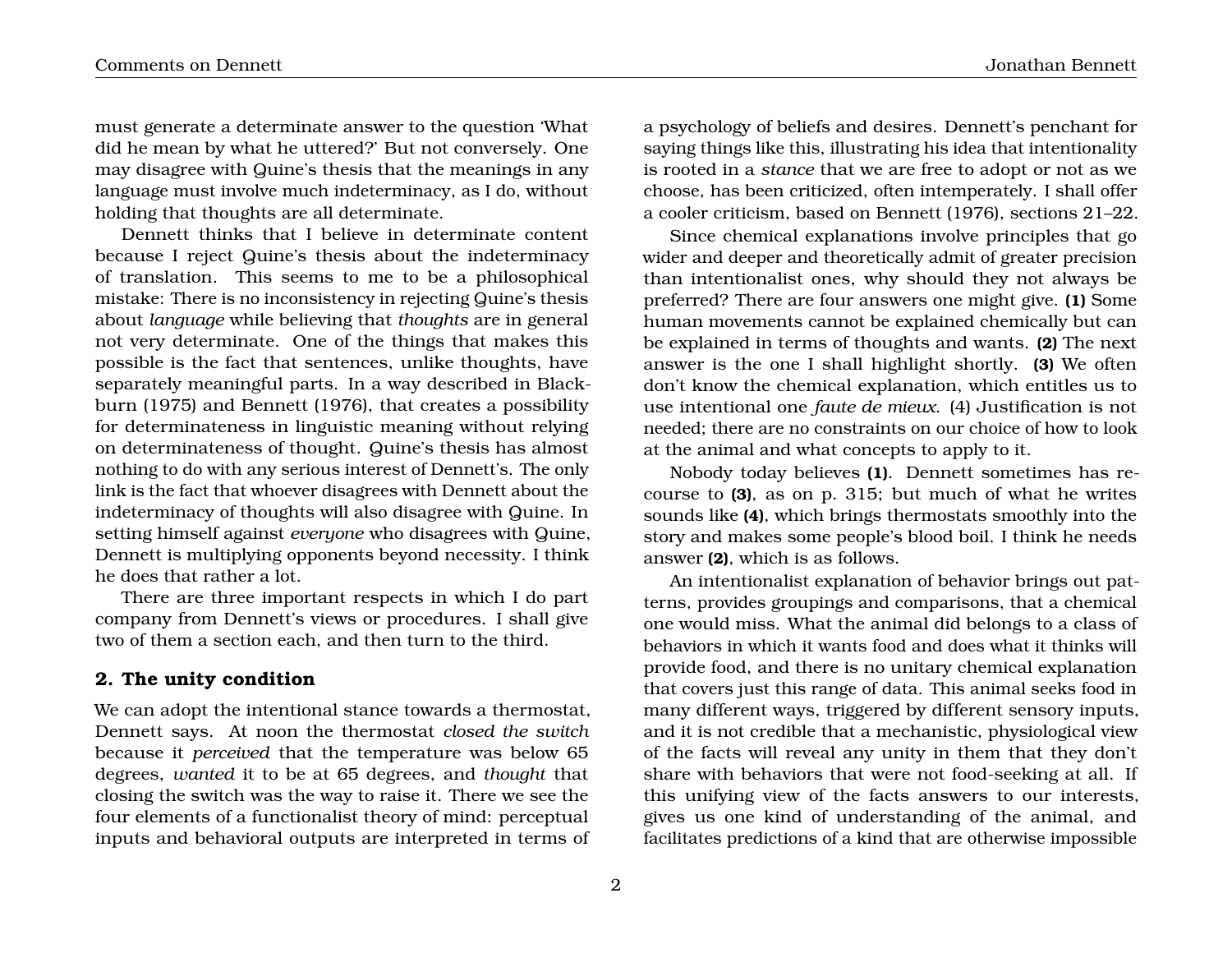(predictions like 'It will go after that rabbit somehow'), we have reason for adopting it, while still acknowledging that each of the explained episodes, taken separately, could be explained in a way that is deeper and broader and—other things being equal—preferable.

The main thrust of this is something that Dennett himself has presented more clearly and eloquently than anyone (for example, on pp. 22ff), but he doesn't properly use it to justify the intentional stance. That is, he doesn't make it a matter of doctrine that intentional concepts are legitimate only when they satisfy the 'unity condition', as I call it, that is, only when they conceptually unify episodes which are otherwise disparate. That doctrine would save him from skidding down to where the thermostats are. The abstract analogy between what thermostats do and how thinking animals behave is real, and worth pointing out. But people's sense that it is just *wrong* to talk in the thought-want way about thermostats could be explained by their being sure that the facts about thermostats rule out justification **(2)**.

(This makes the justification of intentionality a matter of degree, but with any matter of degree there can be things that fall right off the bottom end of the scale. Also, what I am saying has nothing to do with the difference between animals and artifacts; it is only about degree and kind of complexity of behavior patterns.)

When Dennett writes: 'Nothing without a great deal of structural and processing complexity could conceivably realize an intentional system of any interest' (p. 60), I would replace that last phrase by 'a genuinely intentional system', leaving 'interest' out of it. Much of the time, indeed, that seems to be Dennett's own view. In a case of 'zero-order intentionality', he writes, 'what had seemed at first to be explicable in terms of belief and desire turns out to have a deflated interpretation' (p. 539). Again: 'If one gets confirma-

tion of a much too simple mechanical explanation. . . , this really does disconfirm the fancy intentional level account' (pp. 542f). It looks as though Dennett is here relying on the unity condition as a mark of the intentional, but he doesn't ever make this a matter of explicit doctrine as it deserves.

As soon as we have some conditions that a thing must meet if we are to be justified in interpreting it intentionally, we can demote the notion of the intentional 'stance'. This gives so many people so much trouble that I can't help thinking that Dennett would do well to drop it. He does say that when we attribute thoughts and wants to something, there is a fact of the matter regarding whether the thing's behavior manifests patterns of the right kind (p. 24); but he refuses to drop the 'stance' language, though it inevitably suggests that he is less of a realist and more of a libertine about intentionality than he really is.

While I am on the 'realism' theme, I have a suggestion that I hope might help. Re-reading Dennett (1988), I am struck by how often Dennett's critics put the question in terms of realism about 'beliefs and desires'; see for example Dretske and Stich. It's worth separating two questions. **(i)** How realist should we be about statements of the form 'x believes that P' and 'x wants it to be the case that Q'? **(ii)** Are there really any such items as beliefs and desires? Even if attributions in the language of 'believes that' and 'wants' are perfectly solid, the nouns 'belief' and 'desire' might be misleading *façons de parler*.

#### **3. Getting from behavior to mental content**

The unity requirement is relevant not only to *whether* but also to *how* one is entitled to bring intentional concepts to bear on a creature. In his seventh chapter Dennett offers two rules guiding the interpretation of the doings of animals in intentional terms. **(1)** In the absence of evidence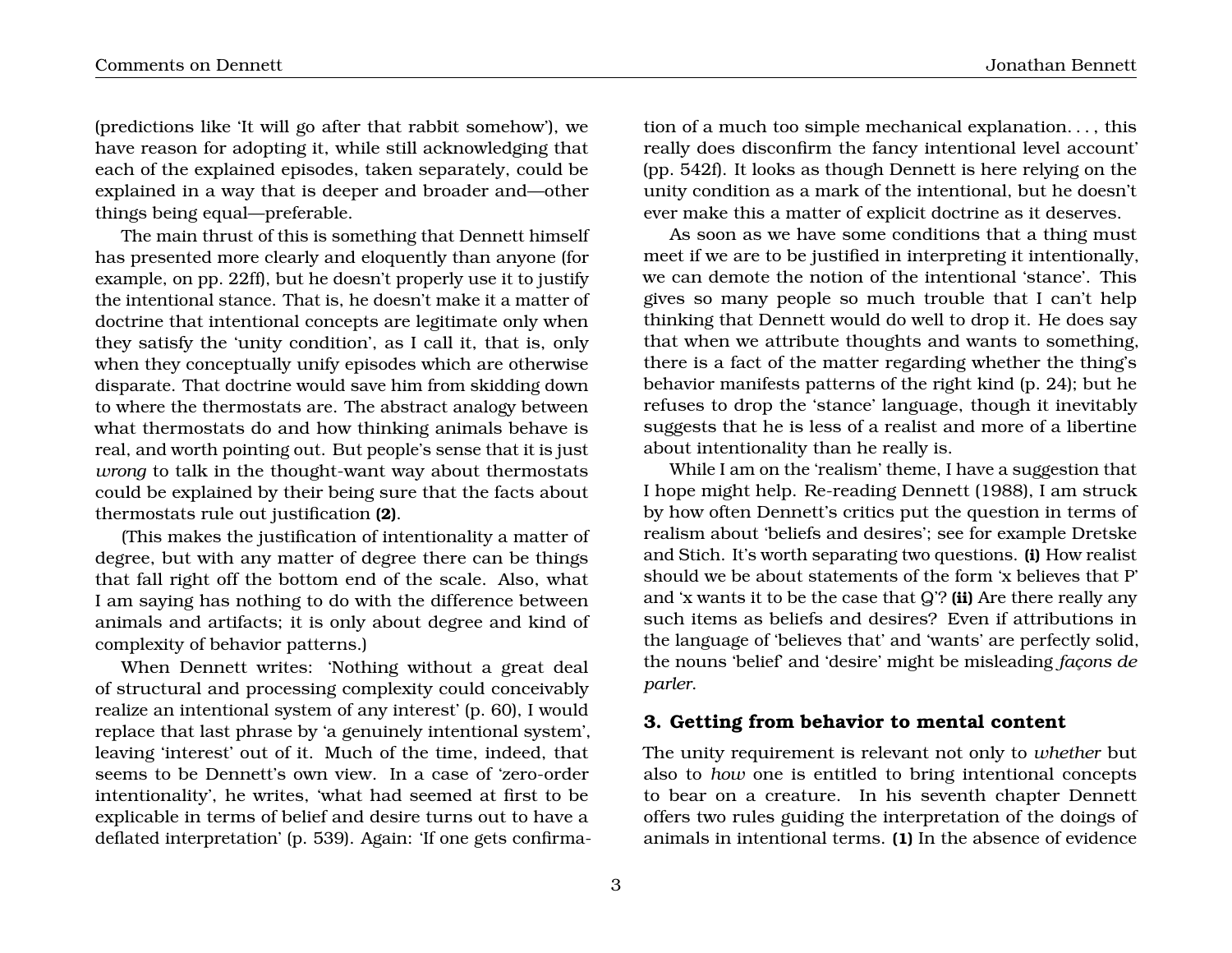to the contrary, assume that the animal does what it thinks will produce what it wants. That is so right that it is analytic. The innermost core of the functionalist approach to intentionality—the Ur-springboard for the concepts of belief and desire—is the explanation of an animal's doing A through the hypotheses that it wants G and that it thinks that doing A is a way to get it. **(2)** Don't inflate; that is, don't attribute mentality when the facts can as well be explained without it, and don't attribute complex or high-level thoughts when the facts can as well be explained by postulating simpler or lower-level ones. That is good too; it is in fact a use of the unity condition or something like it.

However, it would be a poor outlook if those two were our only guides. $^1\,$  If we want help in devising mentalistic hypotheses to explain animal behavior, **(1)** doesn't provide it; it says that attributed beliefs and desires must relate to one another in a certain way, but offers no other constraints. Dennett says somewhere that we can get started by hypothesizing that the animal thinks and wants what *we* would be thinking and wanting if we behaved like that. That would indeed be a start, but how do we get from it to something better? Not always through **(2)** alone, because our first try might be wrong for reasons other than that it is inflated. Furthermore, it would be good to have help in applying **(2)**, which is not as straightforward as it might seem.

When an interpretation is 'wrung from the exploitation of the intentional stance' (Dennett, p. 312), the procedure need not be one of flailing around until we get lucky. Here is a partial sketch of something that would provide more leverage on problems of interpretation than Dennett's two rules can do unaided. I mainly want to illustrate the *kind* of thing I mean by 'structure' in the move from behavior to

mentalistic interpretation. Even if this particular proposal fails, the general point may still stand.

To bring my one point into sharp focus, I shall idealize: I consider an animal whose goals or standing desires don't change, and which is free from practical conflict: its beliefs never bring into play two desires that cannot both be satisfied.<sup>2</sup> Now let us consider the situations in which this animal thinks there is something it can do that will satisfy one of its desires. Let us take, specifically, the class of behavioral episodes in which we suspect that it aims to get food.

Cognitive explanations are not supported if the relevant behavior is all covered by this:

Whenever the animal picks up a trace of chemical C in the water, it waves its tentacles and then brings them towards its mouth.

That plainly invites explanation in terms of simple stimulusresponse triggers, giving no purchase to explanation in terms of wants and thoughts. That is clearly implied by the unity condition, which won't let us adopt an intentional explanation if the facts are adequately caught in the statement that whenever the animal has this *stimulus*-kind of input, it produces that *motor*-kind of output.

For an intentional account to be honest, we need something more like this: A behavior pattern involving a class of environments whose best unified description is that in each of them

> the environment is such that there is something the animal can do that will bring it food;

and a class of outputs that are united only in that in each of them

> the animal moves in some way that results in its getting food.

<sup>1</sup> The following remarks improve on my poorly expressed and inadequately thought out comments on this material of Dennett's in Bennett (1983).

<sup>2</sup> For suggestions about how to remove these simplifications and get nearer to real animal behavior, see Bennett (1976), sections 18–20.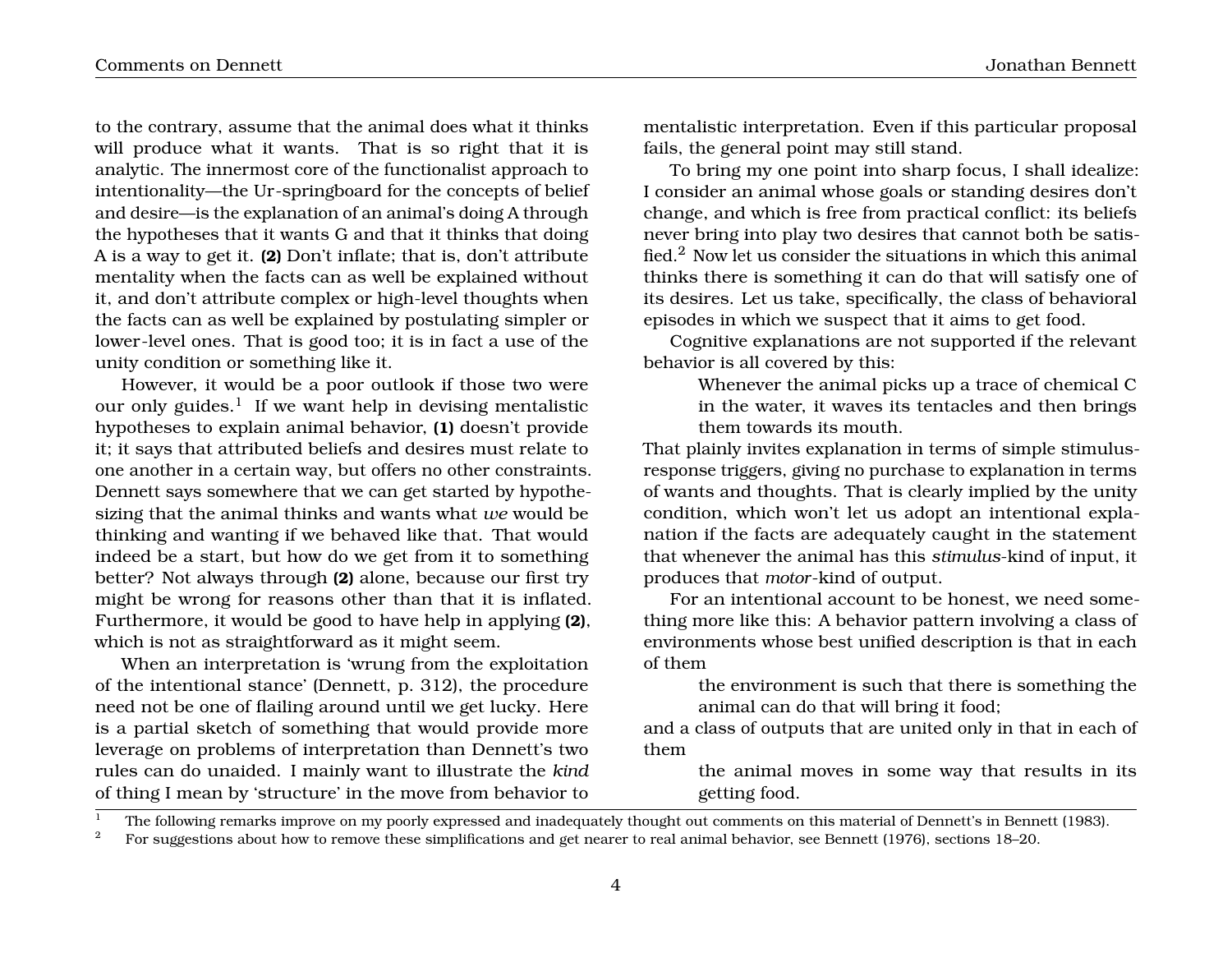That is only a first approximation, however. It would be right only if our animal never went wrong about what would bring it food, and that is idealizing too far: the possibility of error is too important to be set aside, even in the initial stages of the conceptual story. (See section 5 below.)

So we need to replace that account of the class of inputs by something like this:

> Each of the relevant environments is—given the animal's perceptual apparatus, its 'quality space' etc. significantly similar to ones in which there is something the animal can do that will bring food.

I shall designate as 'the comparison set' for a given behavioral episode A the class of environments that **(a)** are relevantly similar to the one in which A occurs and **(b)** are such that in each of them there really is something the animal can do that will bring it food. Then I can give an amended description of the outputs, namely:

> On each occasion, the animal moves in a way that would be likely to bring it food if the environment were a member of the comparison set.

Of course in most cases the actual environment *is* a member of the comparison set.

Now, both versions of the input side of the story involve the notion of food-getting behavior: in the simple version, each environment is one where *the animal can get food*; in the version that allows for error, each environment is significantly like ones in which *the animal can get food*. The notion of the animal's getting food can't be replaced by anything unitary that doesn't involve that, and that it why it is legitimate to explain these behavioral episodes in terms of the animal's thinking that what it is doing will get it food. If there were some single stimulus-kind of sensory input—a particular kind of patch in its visual field, a particular kind of smell, or the like—such that on each relevant occasion the

animal receives a stimulus of that kind, then these behaviors do not support the attribution to it of wants and thoughts about getting food. *The getting-food content is justified by the need for the notion of food-getting in characterizing the class of environments in which the behavior occurs*.

An analogous story can be told on the output side. A class of behaviors that do not belong to any one motor kind may be united by each being of some kind that usually leads to the ingesting of food. For more details (of which there are plenty), see Bennett (1991b), pp. 46–8.

My guiding rule applies not only to whether it is all right to attribute content, but also to what content to attribute. Did the monkey want its companions to *believe there was a leopard nearby* or merely to *climb a tree*? Evidence that the former attribution is right requires a class of behaviors in which it is not always the case that the animal's behavior is apt to get its companions to climb trees, but is always the case that its behavior is apt to get them to think there is a leopard nearby.

(How, in the absence of language, could that be? Well, if the monkeys can use the information that a leopard is nearby in various different ways, and the subject animal's warning cries occur when any one of these uses could be made of the information, the relevant class of environments is unified by this:

> The environment is such that the subject animal can behave in a manner that will get its companions to *behave in a manner appropriate to the information that there is a leopard nearby*.

Just as the class of environments in the earlier example is unified with help from the concept of food-getting, so here the class of environments is unified with help from the concept of behaving in a manner appropriate to the information that *there is a leopard nearby*; so we are entitled to put *that* into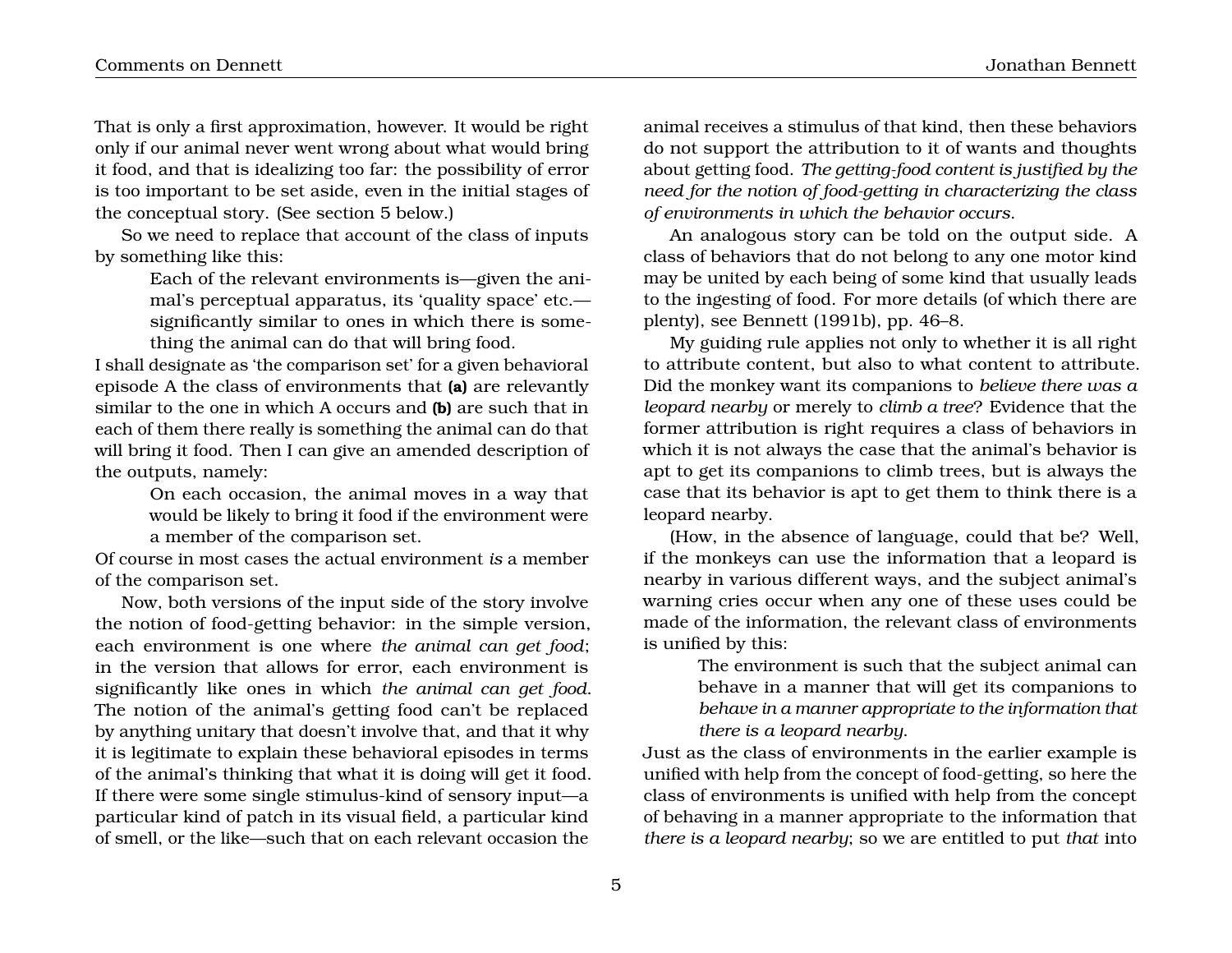the animal's desire and belief. That will have to pass muster for the animal's wanting to get the others to *believe* there is a leopard nearby: it's as near as we can get in the absence of language. See Bennett (1991a) for details.)

This sketches part of the story, showing the kind of thing I mean when I say that Dennett doesn't do justice to the disciplined conceptual structure in the relationship between behavior and mental content. It has, incidentally, no tendency to imply that such attributions are usually or always highly determinate. Rather, it suggests Dennett-like reasons why they often cannot be.

#### **4. Intentionality and evolution**

In the eighth chapter of *Stance*, Dennett connects intentionality with evolution, for which he is taken to task by several of his critics. I agree with him that the intentionality of individuals is abstractly *similar* to what goes on in evolution, which is why we can coherently talk about 'the designs and plans of Mother Nature'. $^1$  (I am inclined therefore to disagree with what seems to be Ringen's main thesis in his commentary in this issue of *Behavioral and Brain Sciences*.)

He also alleges that there is a conceptual link between intentionality and evolution. I think there is too, as I shall explain in section 7 below, but not the link that Dennett argues for. He contends that we can't get any notion of what an animal thinks except with help from facts about what it is designed to do, the 'design' in question being that of evolution: 'It is only relative to. . . design 'choices' or evolution-'endorsed' purposes. . . that we can identify behaviors, actions, perceptions, beliefs, or any of the other

categories of folk psychology' (p. 300). Also: 'Attributions of intentional states to us cannot be sustained. . . without appeal to assumptions about "what Mother Nature had in mind". . . ' (p.314).

(He insists that even when we bring Mother Nature into the picture, we won't get fully determinate content, and he uses this as a principle of inference: '. . . is not independent of the intentions and purposes of Mother Nature, and *hence* is. . . subject to indeterminacy of interpretation' (p. 305); 'You are. . . just a product of natural selection, whose intentionality is thus derivative and *hence* potentially indeterminate' (p. 313). I don't know what warrants these uses of 'hence'.)

If this were right, what could explain the existence of folk psychology in the centuries before evolutionary theory was thought of? In fact, we can have reason to attribute thoughts and wants to an animal without implying anything about how it got to be that way or about why there are such animals. What counts is how the animal does (would) relate to actual (possible) environments: that is the behavioral ground in which our concept of cognition takes root. Dennett thinks that it has to be supplemented; but why?

In his defense of this position, two things are going on.

**(i)** One is an attack on 'intrinsic intentionality', that is, on the view that

> The facts about what if anything an animal believes and wants are monadic facts about it; they could in principle be established by attending to that animal and nothing else at all.<sup>2</sup>

Now, there are two standpoints from which one might deny this. **(1)** *Intentionality conceptually involves an ani-*

<sup>&</sup>lt;sup>1</sup> Dennett (1987), p. 299. I comment on this similarity in Bennett (1976), pp. 78f, 204–210.<br><sup>2</sup> Dennett seems to assume that a helisus in intrinsic intentionality will also think the

<sup>2</sup> Dennett seems to assume that a believer in intrinsic intentionality will also think that *what* the animal believes and wants is always highly determinate (see for example the paragraph on pp. 303f). Why? Couldn't even a strict Cartesian think that some thoughts are vague? The notion of (in)determinateness of mental content keeps cropping up in the chapter; it is allowed to hook into everything, often in ways I don't understand.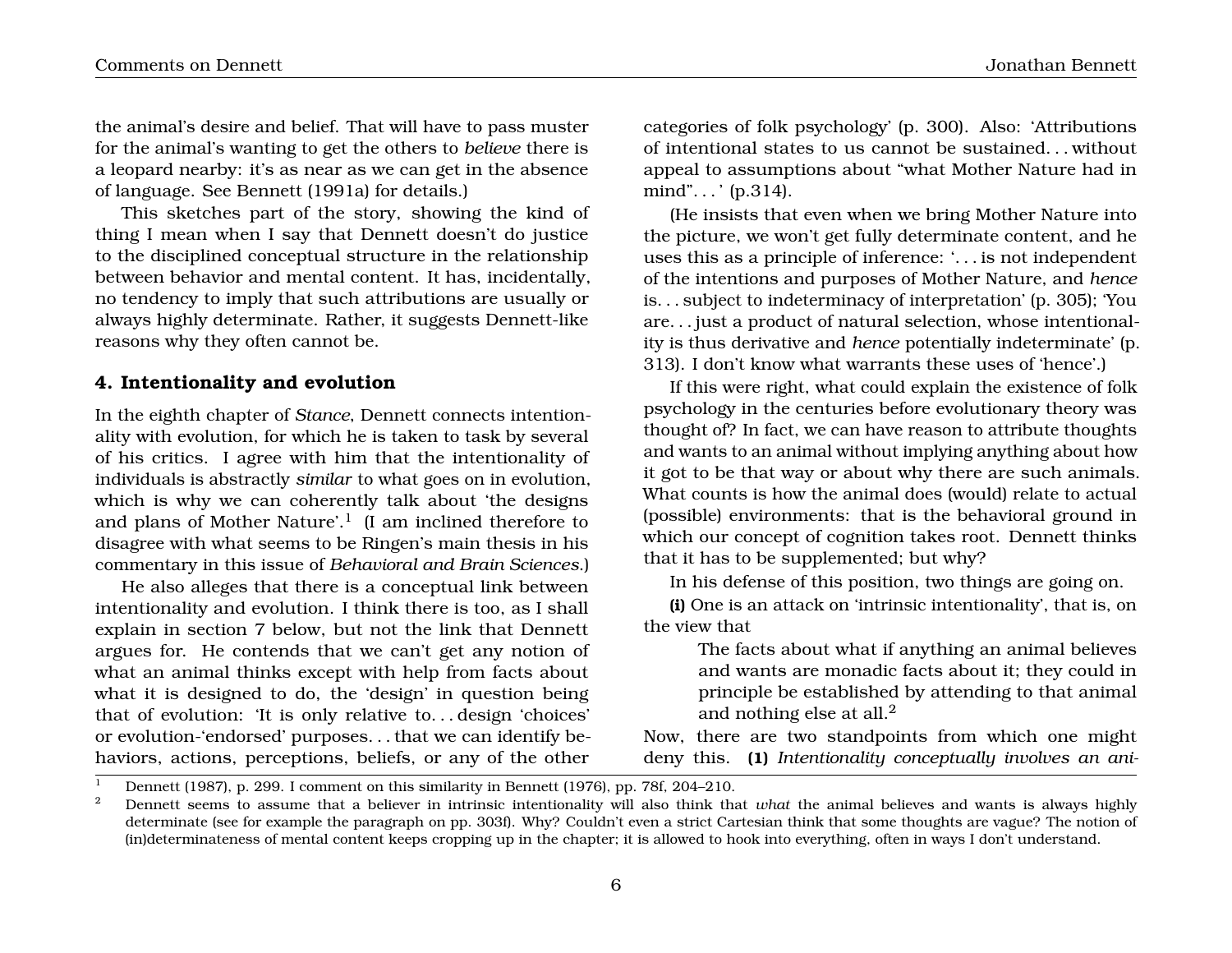*mal's relations to its environment*. Many facts about how the animal did, will, and would move, in what kinds of environment, and with what upshots, are relevant to what beliefs and desires explain something that it is doing right now. Relations to context are relevant to what the animal believes and wants, not merely to our evidence about what it believes and wants. Dennett accepts this, and so do I; I'll have no quarrel with it here. **(2)** *Any instance of intentionality must be derived from the (near-)intentionality of something else.* Thus, Dennett says, a certain machine can be described as having certain 'desires' and 'beliefs' only on the strength of facts about what it owners want it for; and animals count as having desires and beliefs only on the strength of facts about the 'plans' of Mother Nature (or, less poetically, facts about what the animals' various features were selected for). This way of rejecting intrinsic intentionality leads to the thesis I'm now discussing, that animal intentionality depends conceptually on facts about evolution.

Dennett argues against philosophers of mind who reject both **(1)** and **(2)** because they believe in intrinsic intentionality. After many readings of his eighth chapter, I still think that some of his confidence in **(2)** comes from his being so sure that *these* opponents of it are wrong. Now, although the point didn't come through clearly in the commentaries in Dennett (1988), there must be many of us philosophers who agree with Dennett about **(1)** and are not convinced about **(2)**. What *we* need is a defense that keeps quiet about 'intrinsic intentionality' and homes in on what is special to **(2)**.

### **5. Grounds for attributing error**

**(ii)** Dennett does present such a defense, pointing to a problem that can arise when we want settle what an animal believes and wants on the basis of its relations to its environments—a problem which he says can be solved by

appeal to facts about evolution and, he evidently thinks, in no other way.

When presented with certain kinds of sensory stimuli, an animal makes certain kinds of movements; the usual result is that it captures and eats a fly, but sometimes it takes in a piece of bark, about the size and shape of a fly, that is blown in front of it by the wind. Let's pretend that we have here enough of the right sort of complexity to justify interpretation in terms of beliefs and desires (see section 2 above); the question is, *What* beliefs and desires shall we attribute to this animal? We could say that

**(a)** The animal always thinks it is getting a fly and that sometimes it is wrong about this,

or that

**(b)** When it gets a fly it thinks it is getting a fly, and when it gets bark it thinks it is getting bark,

or that

**(c)** It always thinks it is getting either a fly or a piece of bark,

or that

**(d)** It always thinks that it is getting something that is small and dark;

and there are other possibilities too. The crucial question that Dennett raises is: What resources do we have to preferring **(a)**? If there can't be a basis for this in some such cases, we are in trouble. This is not because of any facts about this animal and this behavior in particular, nor it is because **(c)** and **(d)** are unacceptable because they are somewhat 'indeterminate'. The crucial point is that a viable system of intentionality *must have a basis for sometimes crediting the subject with false beliefs*, and in our present example **(a)** is the only diagnosis that attributes error. Dennett is right: If we can never attribute error, we don't have a viable system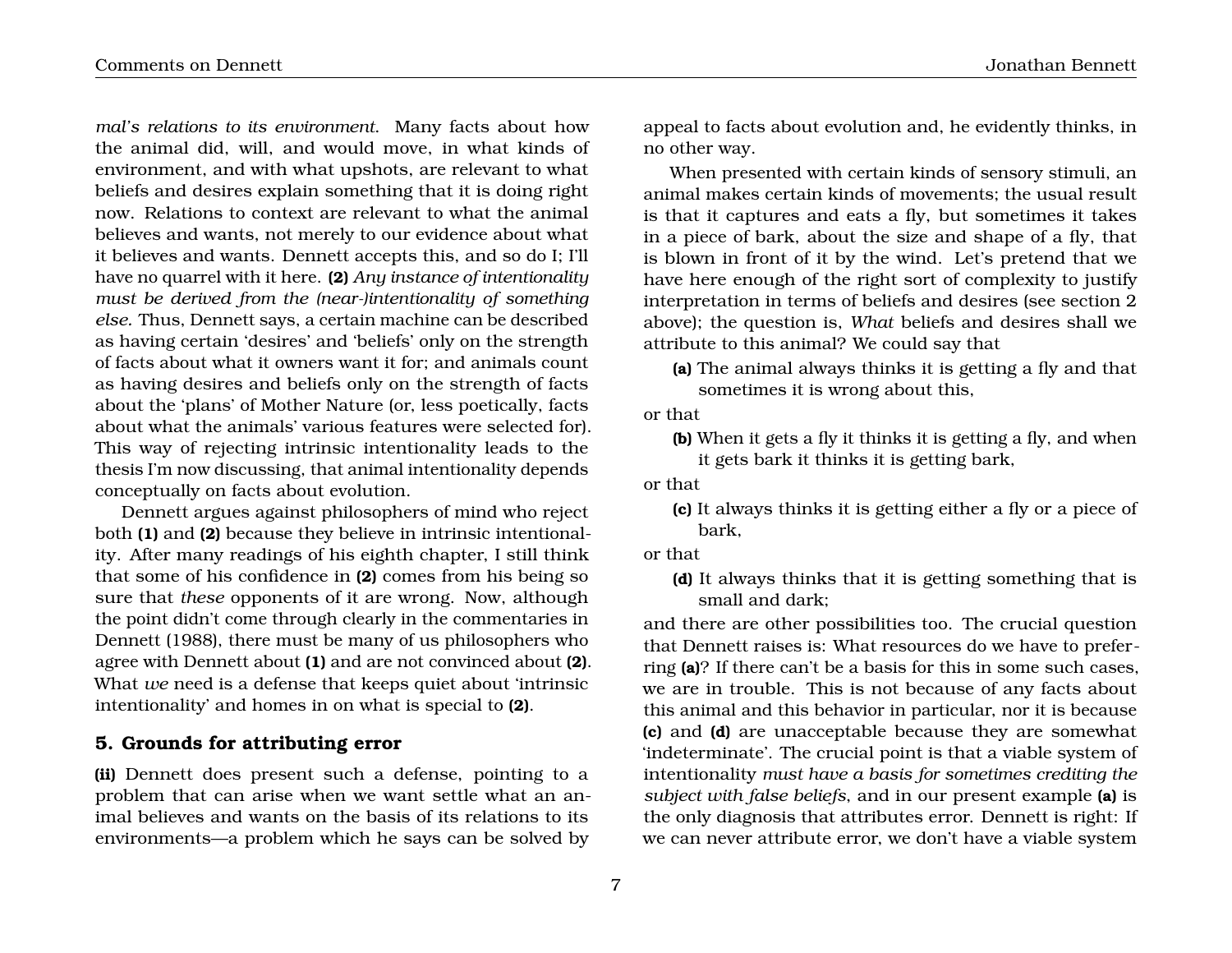of intentional concepts.<sup>1</sup>

Dennett says that we may be able to choose **(a)** on the strength of the plans of Mother Nature. The question is: Why did the evolutionary process select the pattern of behavior that we are trying to interpret? If it was selected because it generally leads to the ingesting of flies, that gives us a nudge towards **(a)**, that is, a basis for saying that in all these behaviors the animal thinks (sometimes wrongly) that it is going to get a fly.

That is indeed one way of filling a gap in our intentionalist story. There are others—e.g. one based on the facts about which outcomes of the behavior are conducive to the animal's survival and health—and Dennett says nothing about why we *must* have his rather than one of the others. But I shall not pursue this line of argument, because the issue it concerns is peripheral and minor. The important point is that we can have grounds for attributing error without appealing to facts about evolution or to any alternative such as facts about health and survival. We can 'wring from the intentional stance' itself—looking only at the animal's relations to its environments—reasonably grounded interpretations some of which say that the animal wrongly believed that P.

In Bennett (1976), Chapters 2–4, I offer some proposals for how to do this. Even if they fail entirely (which I doubt), they at least create a presumption that the job can be done, and that there is no absolute need for either evolution or healthiness as bases for attributing error. I shall merely sketch the core idea.

We should look at our subject animal's other engagement with flies and with small pieces of bark. If it has other patterns of behavior that also lead to its eating flies, but passes up all other chances to eat bark, that is evidence that

it has the eating of flies but not of bark as a fairly permanent goal, and thus that, in all the behavior we were initially concerned with, it thought (sometimes wrongly) that it was getting a fly. The whole story is more complicated than that, but that is enough to be going on with.

'What if the animal has no other encounters with either flies or bark?' Then perhaps this behavior pattern oughtn't to be handled in intentional terms at all (see section 2 above). However, if there are enough complexities in other parts of its behavior to justify crediting it with beliefs and desires, we may well think it is reasonable to apply the intentionality apparatus to its fly-bark behavior as well. *Then* what are we to do about becoming entitled to attribute error? Well, we could appeal to facts about survival and health, or to facts about evolution; or we could say we aren't entitled to attribute error in any of these cases, and that on each occasion the animal correctly believes that it is capturing something small and dark; or we could say that the behavior probably warrants being handled in intentional terms, but we can't decide how. It doesn't matter much: we are only discussing whether to attribute error in this one little corner of the animal behavior kingdom; we no longer have at stake the possibility of attributing error at all, anywhere. The pressure is off.

Dennett: 'Attributions of intentional states to us cannot be sustained. . . without appeal to assumptions about 'what Mother Nature had in mind' (p. 314). I claim to have shown that this is not so.

#### **6. The vending machine**

Dennett leads into his discussion of error through a story about a vending machine that will accept two sorts of coin,

<sup>1</sup> I argue for this in fragmentary ways in Bennett (1976) and elsewhere. Here is a start: If x is subject neither to error nor to ignorance, 'x believes that. . . ' is vacuous, does no work, is equivalent to 'It is true that. . . '.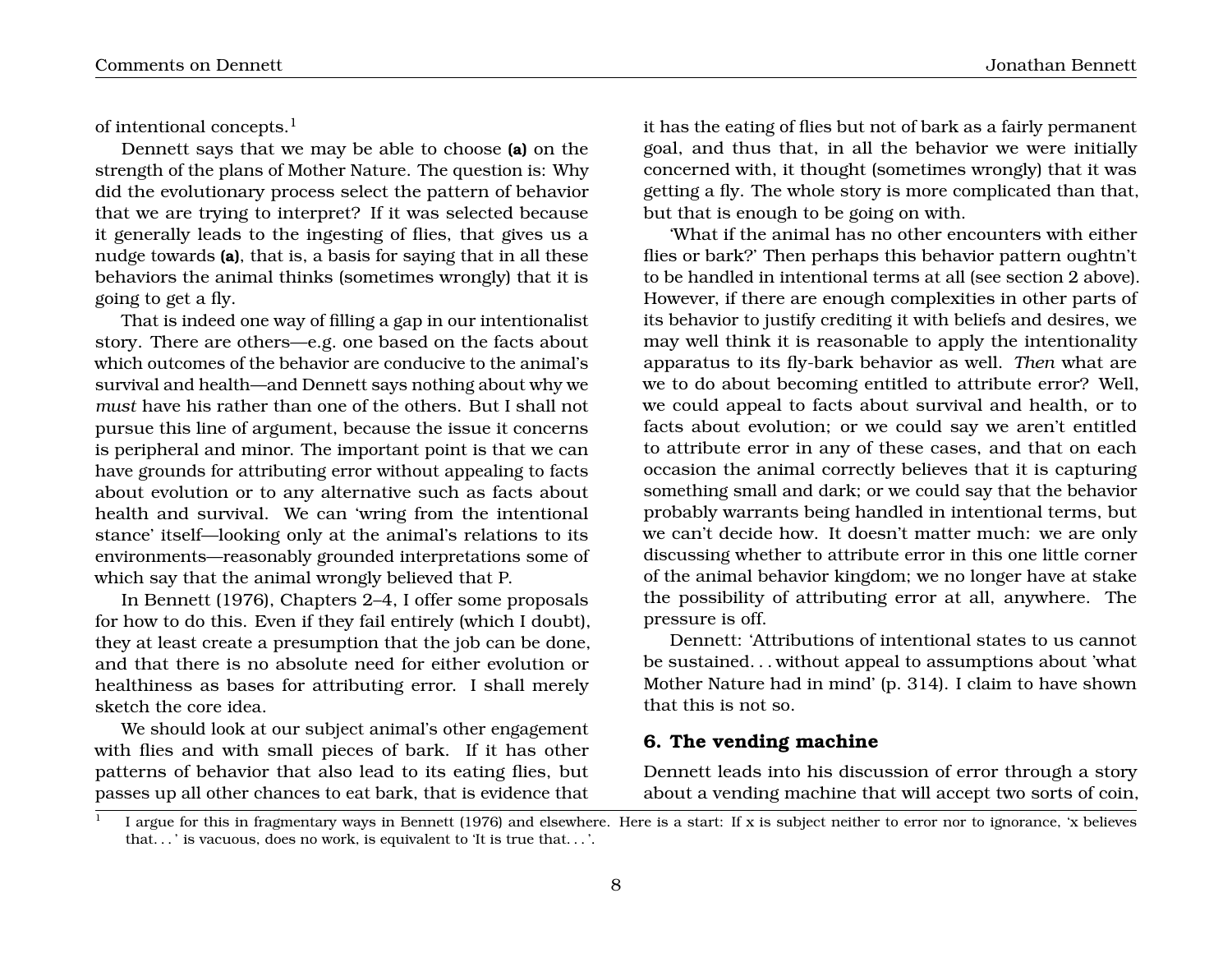US quarters and Panamanian quarter-balboas; after years of use in the USA the machine gets years of use in Panama, and Dennett asks: When and why does the machine switch from being one for which quarters are coins and quarter-balboas are slugs to being one for which the reverse holds? This is put in terms of the intentional stance. Initially we are to see the machine as (so to speak) thinking that it is getting quarters, and sometimes wrongly thinking this about a Panamanian quarter-balboa. After years of use in a Panamanian bar, it seems rather to be (as it were) thinking that it is getting quarter-balboas, and sometimes wrongly thinking this about a US quarter. What makes the difference? Not the relative frequency of the two sorts of coins, says Dennett, but rather the wishes of the machine's owners. This is offered as isomorphic with the way in which, according to Dennett, the content of our thoughts is derived from facts about the plans of Mother Nature.

Because this vending machine example dominates the chapter, it is worthwhile to point out three flaws in it, of which the second is probably the most serious.

**(1)** The analogy is a bad one right on the surface. Facts about the plans of Mother Nature are facts about the origins of animals and their behavior patterns: facts about what the vending machine's owners want it to do are not about its origins. That is why what counts as veridical for it at one time counts as erroneous later; Dennett makes no provision for that in the case of any individual animal, and couldn't do so on the basis of facts about evolution.

**(2)** The vending machine's behavior is too simple to illustrate Dennett's point. If we don't appeal to the owners' wishes, then indeed we have no solid basis for saying which of its states are 'errors'; but what of it? The fact that we can't make a concept of error work in this case, where the item is so far from satisfying the unity condition, simply

doesn't matter. We don't have to solve the 'problem of error' for the vending machine: we can say 'There is no "error" here' without being at risk of having to say that there is no error in behaviorally complex animals.

That point has nothing to do with the fact that the machine is an artifact, or that it is a purely physical system; and it owes nothing to the assumption that intentionality must be intrinsic. When people object to the vending machine example, Dennett rather quickly suspects the worst of them; I'm trying to bring out that there are definite, decisive, *limited* grounds of objection.

**(3)** In saying that the vending machine offers such a low-level analogue of intentionality that it doesn't do the work that Dennett demands of it, I was conceding too much. The vending machine presents no analogue of intentionality, however primitive. The skeleton of intentionality is this: *A certain object does A because it wants G to obtain and thinks that doing A is the way to make G obtain*. That form of teleological generalization is the non-negotiable minimum that is needed for even a simulacrum of intentionality. That bare skeleton is exhibited by thermostats but not by ordinary vending machines. What is the vending machine's goal G? Ingesting coins? That was Ned Block's answer when he first brought vending machines into this literature (Block (1980), p. 173), but it is absurd. The machine doesn't do anything that gets coins into it; there is no value of A such that whenever the machine 'thinks' that doing A is a way to get a coin into it, it does A. Well, then, getting rid of bottles of drink? If so, then each kind of coin is always a means to the machine's goal, and there is no purchase for the notion of error. To keep his example in business, Dennett must say that the machine's goal is *pleasing its owners*. But that would be frivolous, and not like his usual way—which shocks some, but is perfectly sober—of illustrating the structure of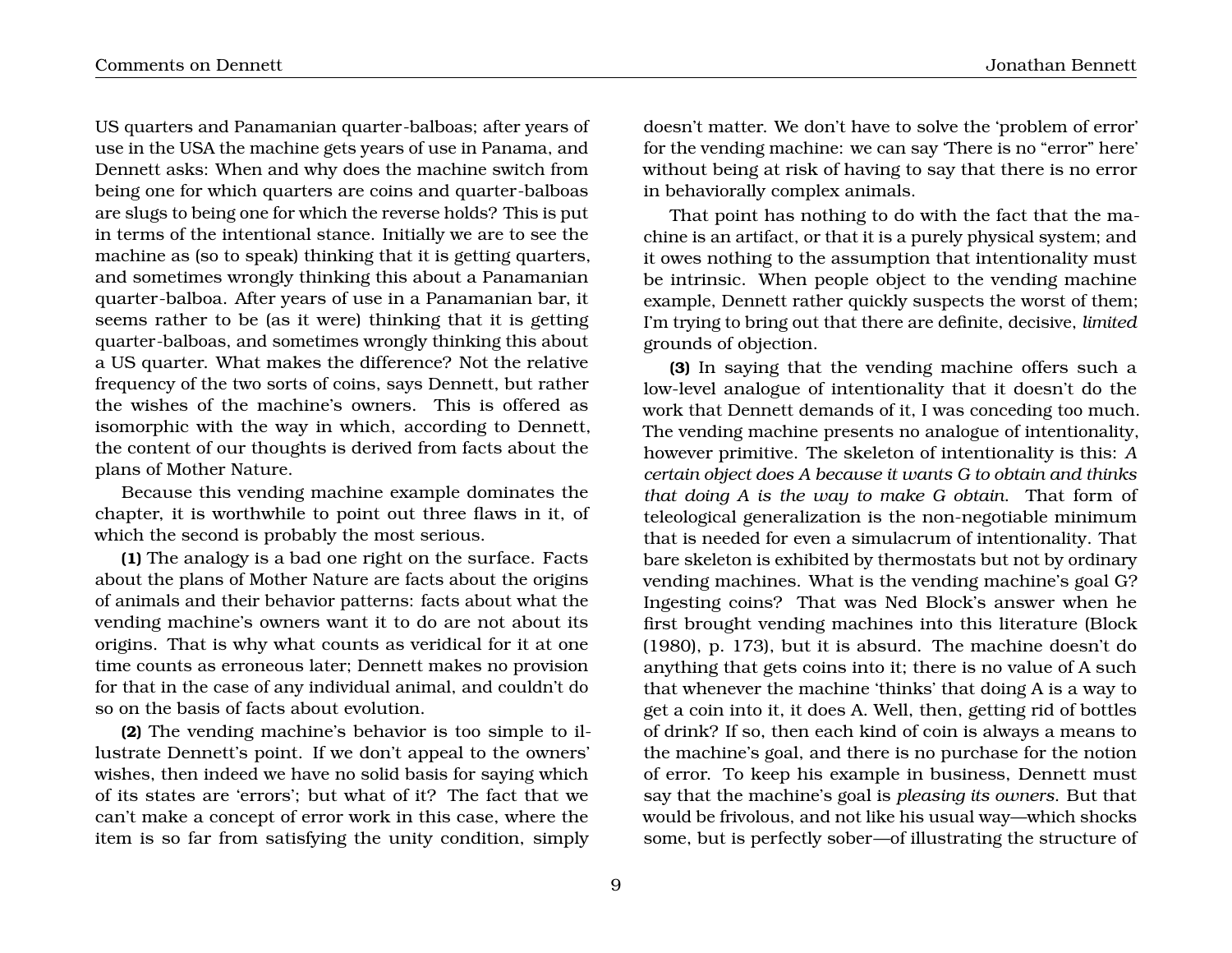intentionality through low-level examples.

Still, one could replace the vending machine example by one that has the right formal properties, and then my first and second objections would still stand and would shine out more clearly. In the preceding paragraph I was merely trying to get mud out of the way.

## **7. A real place for evolution**

Despite my criticisms of Dennett's way of forcing evolution into the intentionality picture, I do think it has a place there, for a reason that I now explain.

It starts from the fact that attributions of beliefs and desires are nothing unless they help to explain behavior. The intentional concepts that we ordinarily use, the ones that are defined by folk psychology, just are explanatory; and attempts to analyse them come to grief if they don't give a central place to that fact.<sup>1</sup>

Now, what explains must predict, and for that we need generalizations—most basically the teleological ones that I stressed in the third part of section 6 above. But to support predictions, a generalization must be projectible, that is, true because its antecedent is reliably linked with its consequent. In Bennett (1976) I completely overlooked this. I stressed the explanatoriness of the concepts in question, but in my own account of them I backed them with generalizations which might, for all I said to the contrary, have been accidental. The gap is filled in Bennett (1991c), and I shall merely sketch the point here.

There is no problem about explaining or predicting an animal's going from a stimulus of sensory kind S to a movement of motor kind M if it has done this often enough to convince us that it has some structurally grounded disposition to

link this kind of input with that kind of output. But that link corresponds to a single mechanism, and an explanation that exploits it does not satisfy the unity condition, and so does not involve intentionality and thus falls outside the scope of our present question. We want to know: What can make it all right for us to trust an intentional or teleological generalization to lead us from some S-M linkages to predict *others*? We have observed our animal in a range of situations where there is evidence that it can get food, and it has usually done a food-getting thing. The evidence has consisted (variously) in this or that smell, this or that sound, and so on; the resultant movements have involved running, swimming, climbing, and killing. Now it is in the presence of different sensory evidence that food is available, and to get the food it would have to dig. What would entitle us, even weakly, to regard its previously observed food-getting activities as evidence that it will now dig? Setting aside special creation, one form of which would do the job, two answers remain.

**(1)** First there is evolution. Of all the potential mechanisms that were awarded a try-out in the animal's ancestors, relatively few were taken on permanently; among the survivors were the bunch of mechanisms that make their owner a food-getter, and *that is why they survived*. Why does this animal contain a lot of mechanisms that make it a foodgetter? It inherited them from a gene pool that contained them *because they make their owner a food-getter*. That makes it more than a coincidence that the animal has many mechanisms that are united in their food-getting tendency, and lays a clear basis for predictions and explanations that bring in intentionality.

This is quite different from what Dennett has been saying about what mental content to attribute to the animal. Rather,

<sup>1</sup> For some examples, see Bennett (1976), section 13.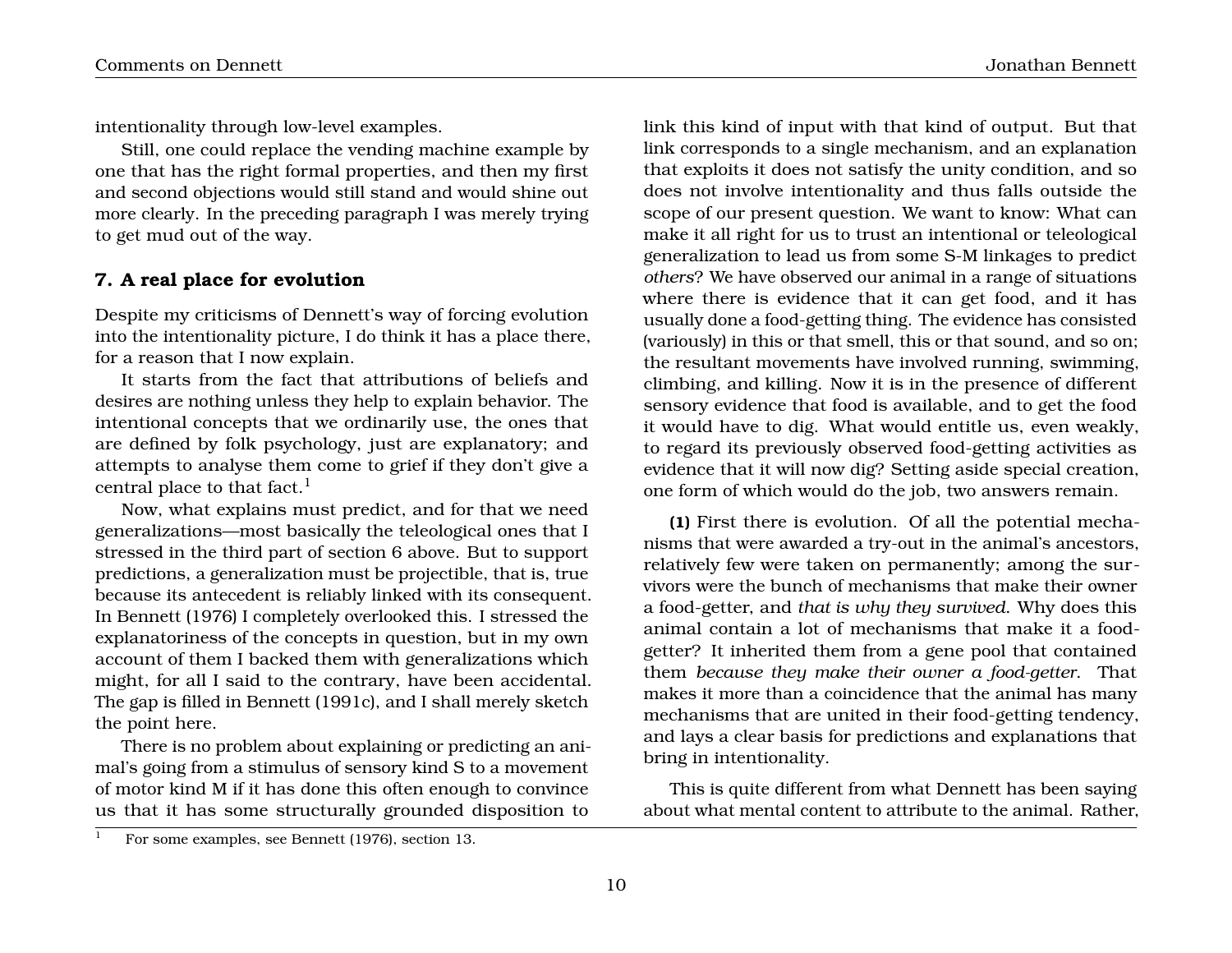it starts at the point where we have decided what content (if any) to attribute, and addresses the question of whether this attribution supports predictions and explanations. Also, it isn't the only solution to the problem that it addresses, as I now show.

**(2)** Secondly there is individual learning. If an animal is disposed to food-getting and is educable about this, that fact alone entitles us to predict and explain some of its behavior. Its having food as a goal, together with its being able to learn from experience which movements yield which results in which circumstances, jointly give us reason to predict that it will pursue food in ways and on clues that we have not previously seen it employ. The animal itself must have encountered the clues and tried the movements, but even if we have not seen it do so, we can reasonably guess that it has experienced the relevant input-output link and will therefore dig for food on the present occasion.

In answer **(1)** the individual animal was not credited with

being able to modify its set of S-M linkages in the light of good or bad experience. For all my account implied to the contrary, what evolved might have been a perfectly rigid set of S-M linkages which had the effect, in a certain kind of world, of making its possessors food-getters. I'll bet that there are no such animals, $<sup>1</sup>$  but in theory there could be.</sup> Nor is there any conceptual confusion in the idea, admittedly a biologically lunatic one, of an animal that could learn but didn't evolve. So the two ideas are independent, which means that we have two sources for the power of intentional hypotheses about animals to predict and explain.

In the eighth chapter of *Stance*, Dennett argues at length against Dretske's attempt to found intentionality on learning, which he sees as a rival to his attempt to found it on evolution. What I have argued in this section throws an odd light on that debate. I contend that intentionality is founded on the disjunction of learning and evolution.

<sup>1</sup> For reasons given in Dennett (1974).